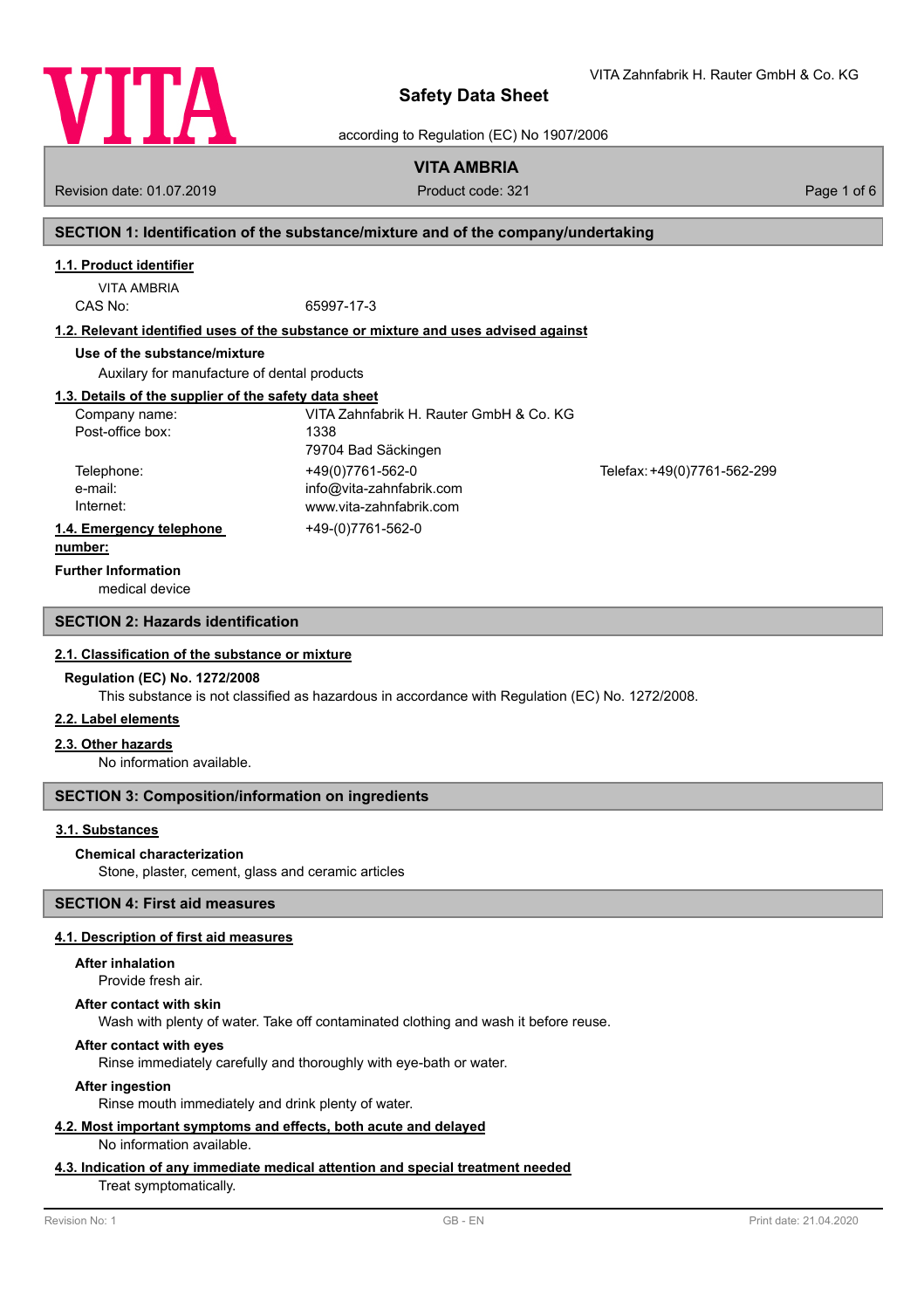

according to Regulation (EC) No 1907/2006

# **VITA AMBRIA**

Revision date: 01.07.2019 **Product code: 321** Product code: 321 **Page 2 of 6** Page 2 of 6

## **SECTION 5: Firefighting measures**

# **5.1. Extinguishing media**

## **Suitable extinguishing media**

Co-ordinate fire-fighting measures to the fire surroundings.

#### **5.2. Special hazards arising from the substance or mixture** Non-flammable.

### **5.3. Advice for firefighters**

In case of fire: Wear self-contained breathing apparatus.

# **SECTION 6: Accidental release measures**

## **6.1. Personal precautions, protective equipment and emergency procedures**

Avoid dust formation. Do not breathe dust.

# **6.2. Environmental precautions**

No special environmental measures are necessary. Clean contaminated articles and floor according to the environmental legislation.

### **6.3. Methods and material for containment and cleaning up**

Take up mechanically. Treat the recovered material as prescribed in the section on waste disposal.

### **6.4. Reference to other sections**

Safe handling: see section 7 Personal protection equipment: see section 8 Disposal: see section 13

# **SECTION 7: Handling and storage**

## **7.1. Precautions for safe handling**

### **Advice on safe handling**

No special measures are necessary.

### **Advice on protection against fire and explosion**

No special fire protection measures are necessary.

### **7.2. Conditions for safe storage, including any incompatibilities**

## **Requirements for storage rooms and vessels**

Keep container tightly closed.

### **Hints on joint storage**

No special measures are necessary.

# **7.3. Specific end use(s)**

Stone, plaster, cement, glass and ceramic articles Auxilary for manufacture of dental products

# **SECTION 8: Exposure controls/personal protection**

## **8.1. Control parameters**

### **8.2. Exposure controls**

### **Appropriate engineering controls**

This product is not to be used under conditions of poor ventilation.

### **Protective and hygiene measures**

Take off contaminated clothing. Wash hands before breaks and after work. When using do not eat or drink.

## **Eye/face protection**

Wear eye protection/face protection.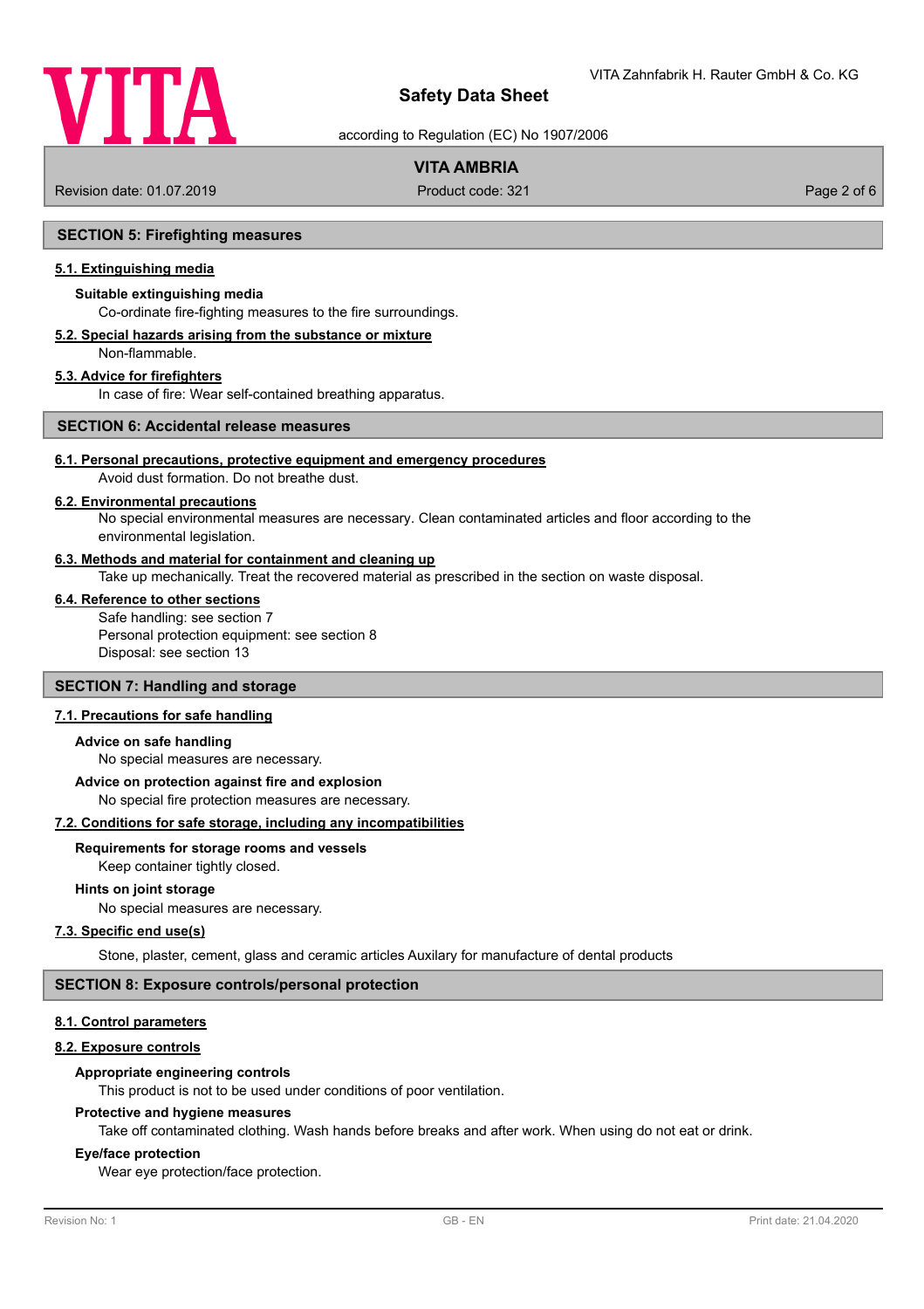

according to Regulation (EC) No 1907/2006

# **VITA AMBRIA**

Revision date: 01.07.2019 **Product code: 321** Product code: 321 **Page 3 of 6** Page 3 of 6

# **Hand protection**

When handling with chemical substances, protective gloves must be worn with the CE-label including the four control digits. The quality of the protective gloves resistant to chemicals must be chosen as a function of the specific working place concentration and quantity of hazardous substances. For special purposes, it is recommended to check the resistance to chemicals of the protective gloves mentioned above together with the supplier of these gloves.

## **Skin protection**

Wear suitable protective clothing.

## **Respiratory protection**

Provide adequate ventilation as well as local exhaustion at critical locations. This product is not to be used under conditions of poor ventilation.

## **SECTION 9: Physical and chemical properties**

### **9.1. Information on basic physical and chemical properties**

| Physical state:<br>Colour:<br>Odour:                                                        | solid<br>translucent<br>odourless |                                  |
|---------------------------------------------------------------------------------------------|-----------------------------------|----------------------------------|
| pH-Value:                                                                                   |                                   | not determined                   |
| Changes in the physical state<br>Melting point:<br>Initial boiling point and boiling range: |                                   | not determined<br>not applicable |
| Flash point:                                                                                |                                   | not applicable                   |
| <b>Flammability</b><br>Solid:<br>Gas:                                                       |                                   | not determined<br>not applicable |
| Lower explosion limits:<br>Upper explosion limits:                                          |                                   | not determined<br>not determined |
| <b>Auto-ignition temperature</b><br>Solid:<br>Gas:                                          |                                   | not determined<br>not applicable |
| Decomposition temperature:                                                                  |                                   | not determined                   |
| <b>Oxidizing properties</b><br>Not oxidising.                                               |                                   |                                  |
| Vapour pressure:<br>(at 50 $°C$ )                                                           |                                   | <=1100 hPa                       |
| Density:                                                                                    |                                   | 2,6000 $g/cm^{3}$                |
| Water solubility:                                                                           |                                   | No                               |
| Solubility in other solvents<br>not determined                                              |                                   |                                  |
| Partition coefficient:                                                                      |                                   | not determined                   |
| Vapour density:                                                                             |                                   | not determined                   |
| Evaporation rate:                                                                           |                                   | not determined                   |
| 9.2. Other information                                                                      |                                   |                                  |
| Solid content:                                                                              |                                   | 100 %                            |

# **SECTION 10: Stability and reactivity**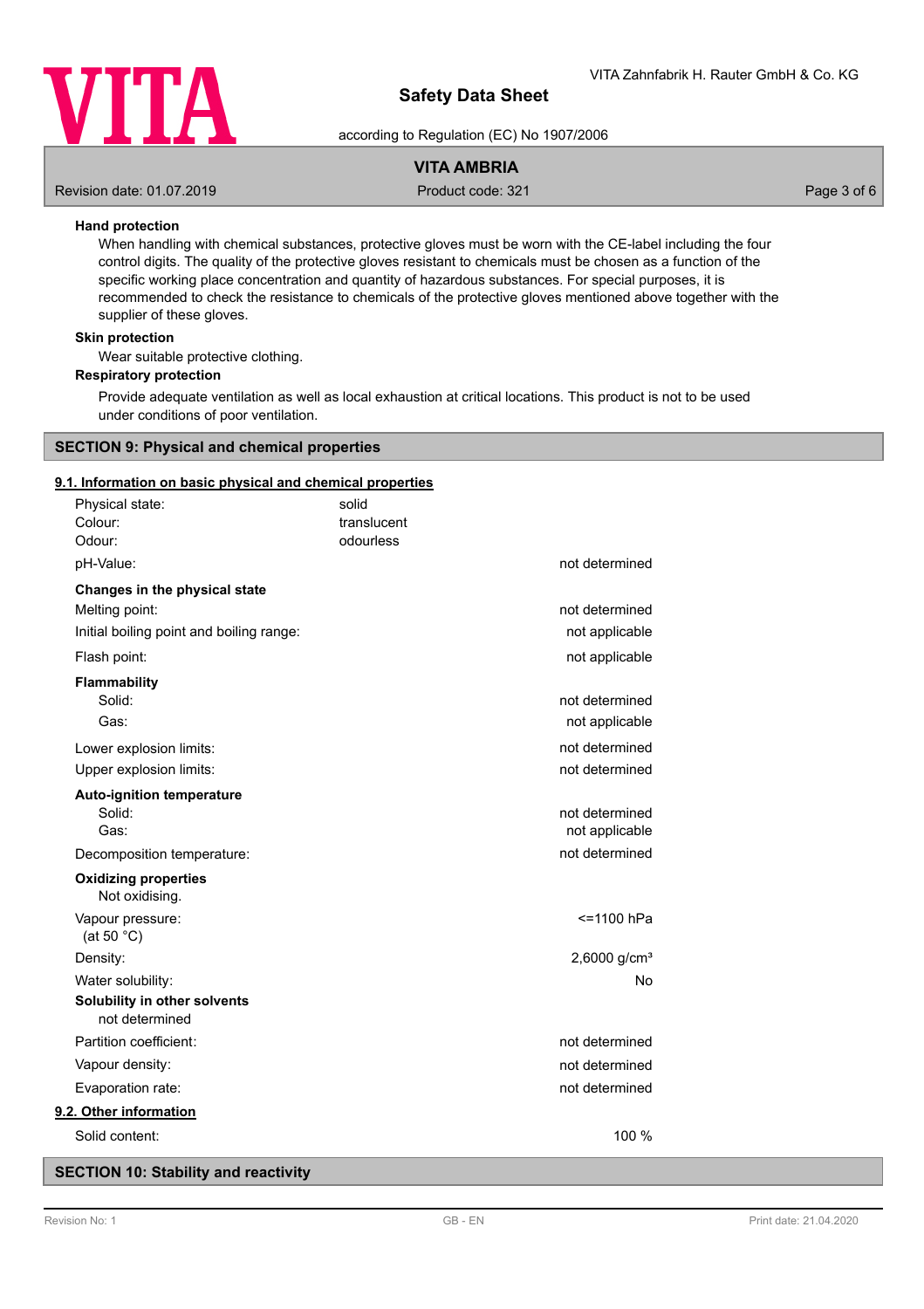

according to Regulation (EC) No 1907/2006

# **VITA AMBRIA**

Revision date: 01.07.2019 **Product code: 321** Product code: 321 **Page 4 of 6** 

## **10.1. Reactivity**

No hazardous reaction when handled and stored according to provisions.

# **10.2. Chemical stability**

The product is stable under storage at normal ambient temperatures.

## **10.3. Possibility of hazardous reactions**

No known hazardous reactions.

#### **10.4. Conditions to avoid**

none

# **10.5. Incompatible materials**

No information available.

## **10.6. Hazardous decomposition products**

No known hazardous decomposition products.

## **SECTION 11: Toxicological information**

### **11.1. Information on toxicological effects**

#### **Acute toxicity**

Based on available data, the classification criteria are not met.

#### **Irritation and corrosivity**

Based on available data, the classification criteria are not met.

#### **Sensitising effects**

Based on available data, the classification criteria are not met.

#### **Carcinogenic/mutagenic/toxic effects for reproduction**

Based on available data, the classification criteria are not met.

# **STOT-single exposure**

Based on available data, the classification criteria are not met.

## **STOT-repeated exposure**

Based on available data, the classification criteria are not met.

# **Aspiration hazard**

Based on available data, the classification criteria are not met.

## **Additional information on tests**

The substance is classified as not hazardous according to regulation (EC) No 1272/2008 [CLP].

### **SECTION 12: Ecological information**

#### **12.1. Toxicity**

The product is not: Ecotoxic.

#### **12.2. Persistence and degradability**

The product has not been tested.

#### **12.3. Bioaccumulative potential**

The product has not been tested.

#### **12.4. Mobility in soil**

The product has not been tested.

## **12.5. Results of PBT and vPvB assessment**

The product has not been tested.

# **12.6. Other adverse effects**

No information available.

## **Further information**

Avoid release to the environment.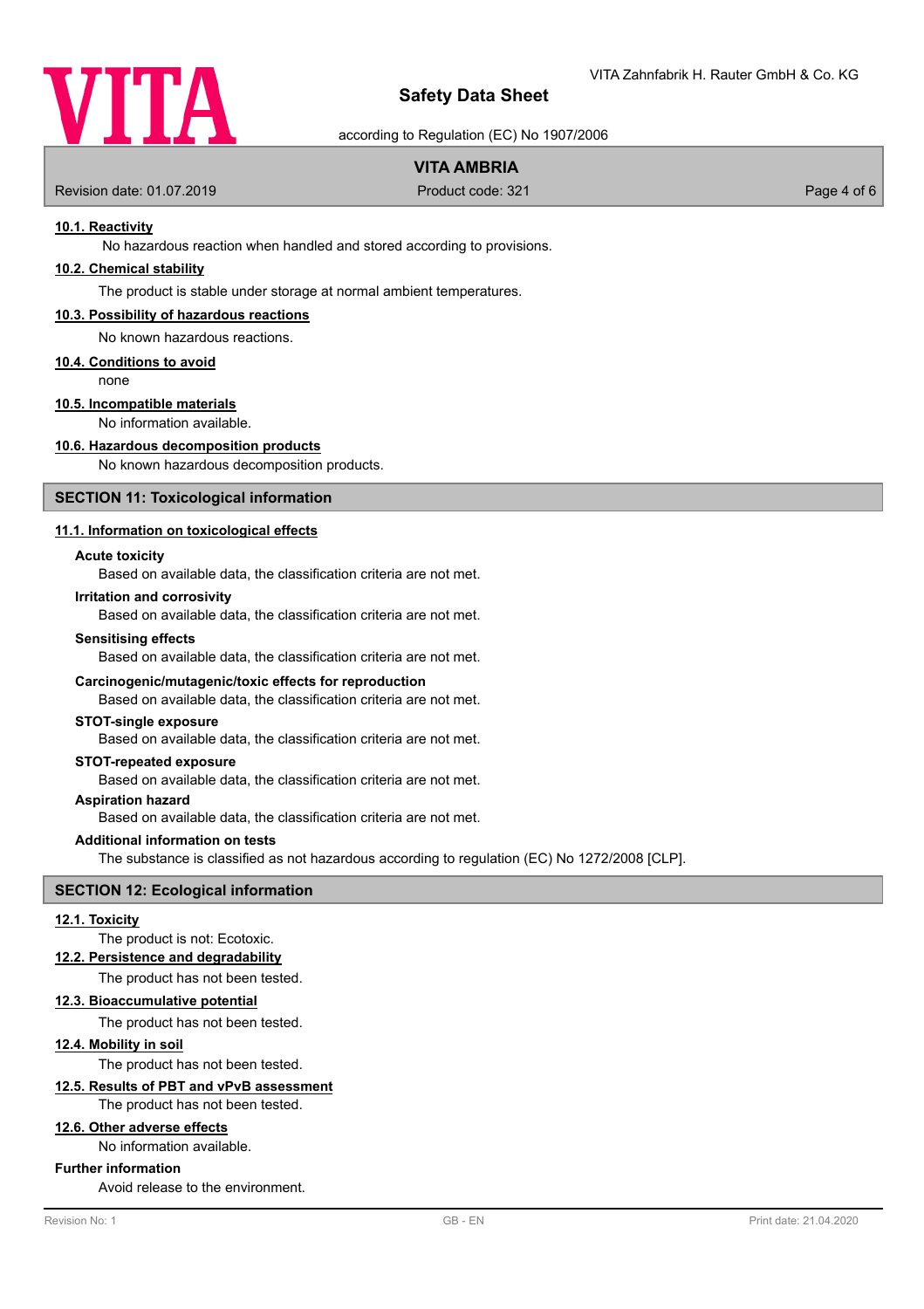

according to Regulation (EC) No 1907/2006

# **VITA AMBRIA**

Revision date: 01.07.2019 **Product code: 321** Product code: 321 **Page 5 of 6** Page 5 of 6

# **SECTION 13: Disposal considerations**

# **13.1. Waste treatment methods**

# **Disposal recommendations**

Dispose of waste according to applicable legislation.

## **Contaminated packaging**

Completely emptied packages can be recycled.

# **SECTION 14: Transport information**

# **Land transport (ADR/RID)**

| 14.1. UN number:                                                                                     | No dangerous good in sense of this transport regulation. |  |
|------------------------------------------------------------------------------------------------------|----------------------------------------------------------|--|
| 14.2. UN proper shipping name:                                                                       | No dangerous good in sense of this transport regulation. |  |
| 14.3. Transport hazard class(es):                                                                    | No dangerous good in sense of this transport regulation. |  |
| 14.4. Packing group:                                                                                 | No dangerous good in sense of this transport regulation. |  |
| Inland waterways transport (ADN)                                                                     |                                                          |  |
| 14.1. UN number:                                                                                     | No dangerous good in sense of this transport regulation. |  |
| 14.2. UN proper shipping name:                                                                       | No dangerous good in sense of this transport regulation. |  |
| 14.3. Transport hazard class(es):                                                                    | No dangerous good in sense of this transport regulation. |  |
| 14.4. Packing group:                                                                                 | No dangerous good in sense of this transport regulation. |  |
| <b>Marine transport (IMDG)</b>                                                                       |                                                          |  |
| 14.1. UN number:                                                                                     | No dangerous good in sense of this transport regulation. |  |
| 14.2. UN proper shipping name:                                                                       | No dangerous good in sense of this transport regulation. |  |
| 14.3. Transport hazard class(es):                                                                    | No dangerous good in sense of this transport regulation. |  |
| 14.4. Packing group:                                                                                 | No dangerous good in sense of this transport regulation. |  |
| Air transport (ICAO-TI/IATA-DGR)                                                                     |                                                          |  |
| 14.1. UN number:                                                                                     | No dangerous good in sense of this transport regulation. |  |
| 14.2. UN proper shipping name:                                                                       | No dangerous good in sense of this transport regulation. |  |
| 14.3. Transport hazard class(es):                                                                    | No dangerous good in sense of this transport regulation. |  |
| 14.4. Packing group:                                                                                 | No dangerous good in sense of this transport regulation. |  |
| 14.5. Environmental hazards                                                                          |                                                          |  |
| <b>ENVIRONMENTALLY HAZARDOUS:</b>                                                                    | no                                                       |  |
| 14.6. Special precautions for user<br>No information available.                                      |                                                          |  |
| 14.7. Transport in bulk according to Annex II of Marpol and the IBC Code<br>not applicable           |                                                          |  |
| <b>SECTION 15: Regulatory information</b>                                                            |                                                          |  |
| 15.1. Safety, health and environmental regulations/legislation specific for the substance or mixture |                                                          |  |

# **National regulatory information**

Water hazard class (D):  $\blacksquare$  - non-hazardous to water

## **15.2. Chemical safety assessment**

For this substance a chemical safety assessment has not been carried out.

# **SECTION 16: Other information**